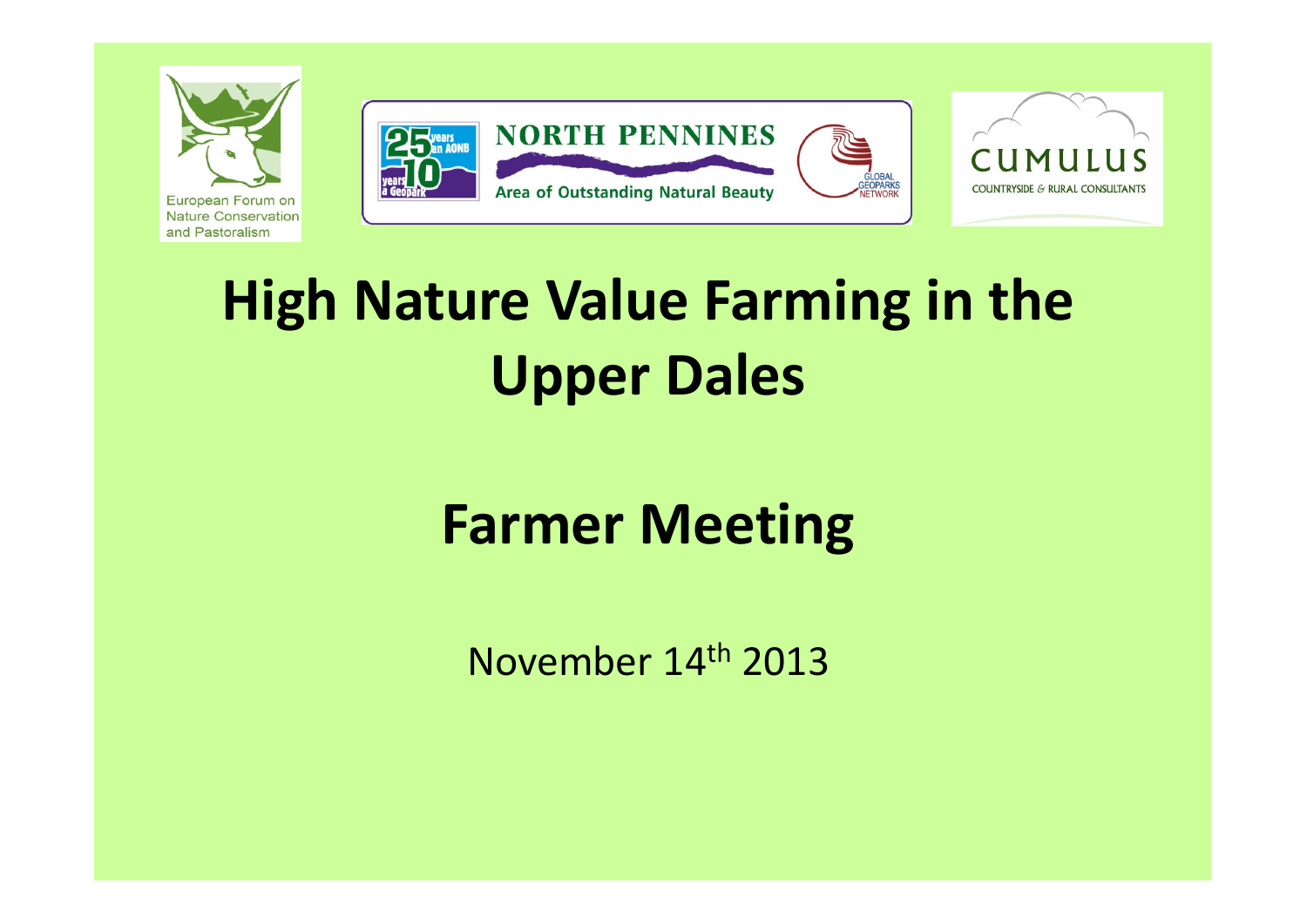### **Welcome**

#### **Rebecca Barrett**

 Project Development OfficerNorth Pennines AONB

#### **Gwyn Jones**

 Chief Executive European Forum on Nature Conservation and Pastoralism

#### **Jonathan Brunyee**

 Farm and Environmental ConsultantCumulus Consultants Ltd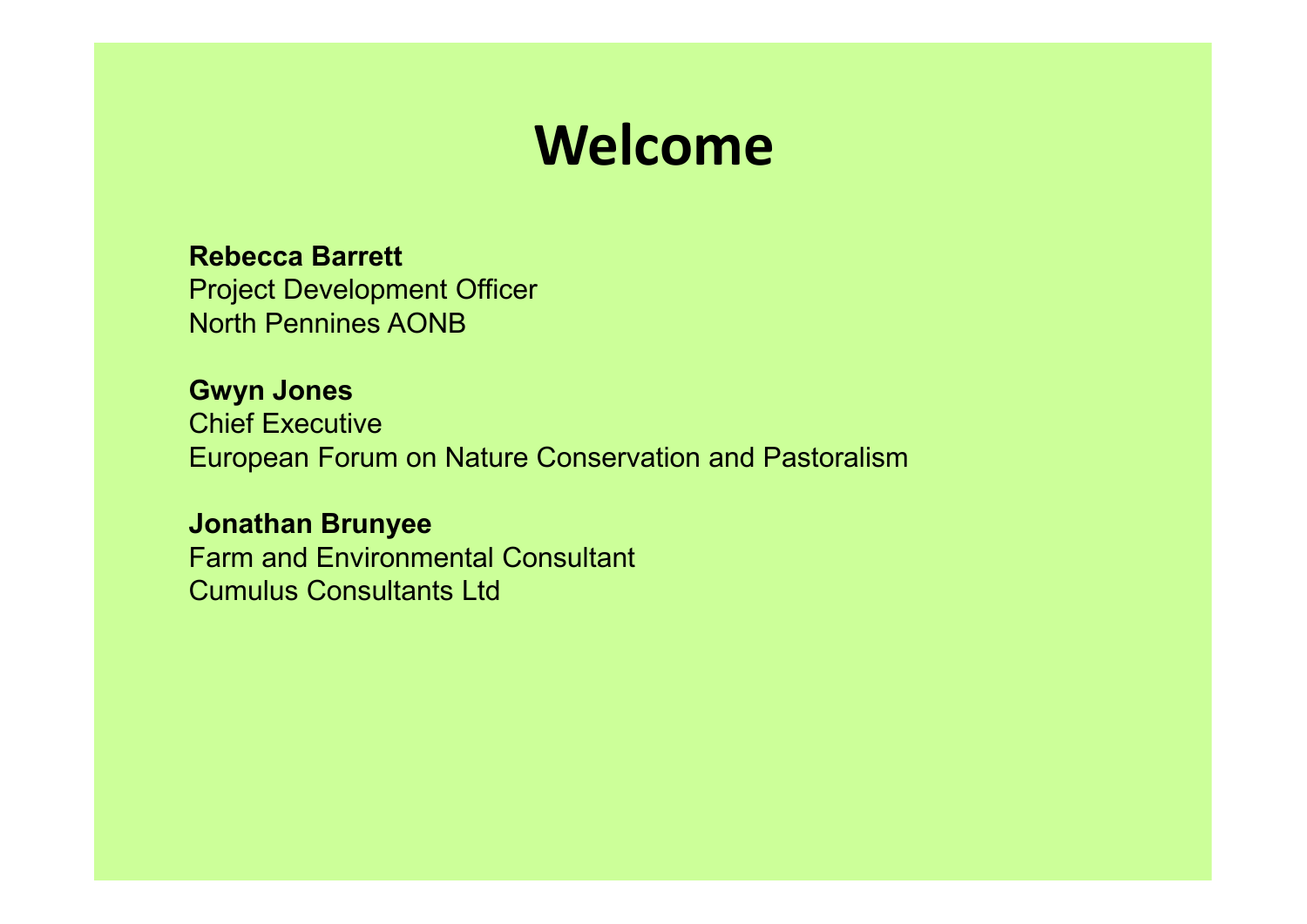### **Agenda**

| $7.30 - 7.45$  | Introduction                            |
|----------------|-----------------------------------------|
|                | •Welcome                                |
|                | .Who's Who and Agenda                   |
|                | •The NP AONB                            |
|                | •The HNVF Study                         |
| $7.45 - 8.30$  | <b>High Nature Value Farming Report</b> |
|                | • Report Summary                        |
|                | . Initial questions and farmer feedback |
| $8.30 - 8.45$  | <b>Short Break</b>                      |
| $8.45 - 9.45$  | <b>High Nature Value Farming Report</b> |
|                | . I deas for the Future                 |
|                | . Initial questions and farmer feedback |
| $9.45 - 9.50$  | What next                               |
| $9.50 - 10.00$ | <b>Final Comments and Close</b>         |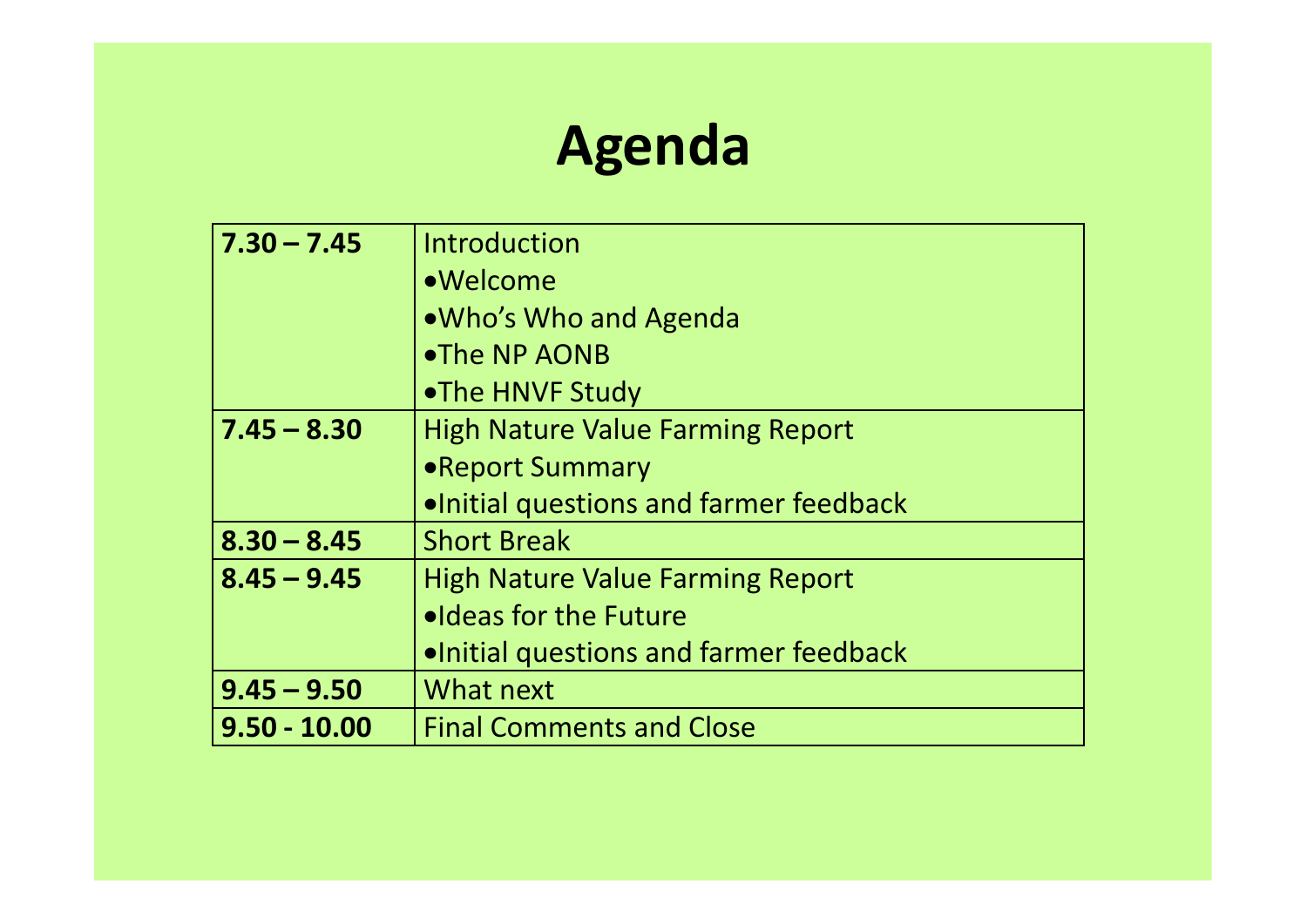### **The North Pennines AONB**

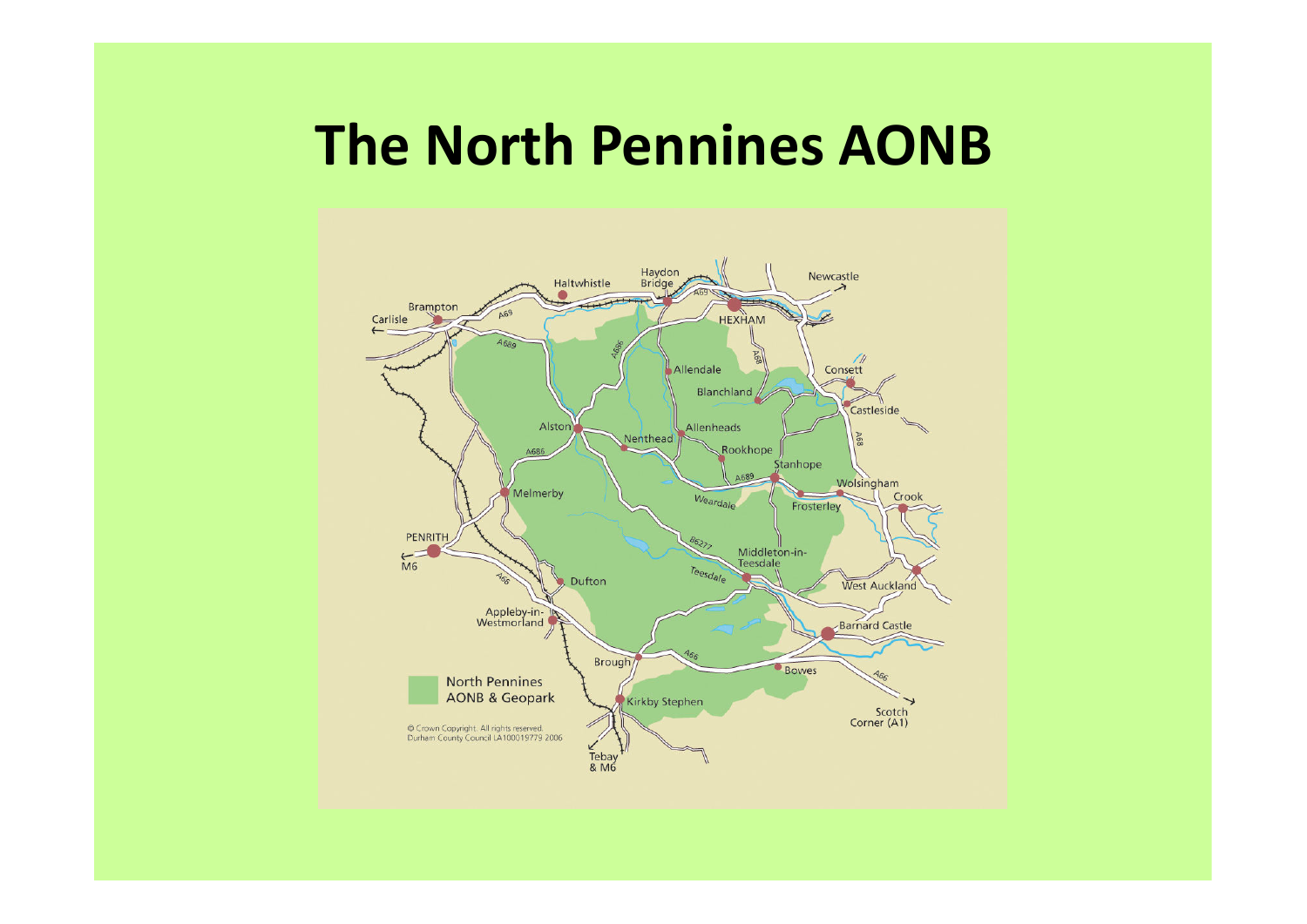### **What is High Nature Value Farming?**

*'Low intensity farming systems which are particularly important for wildlife and the environment'*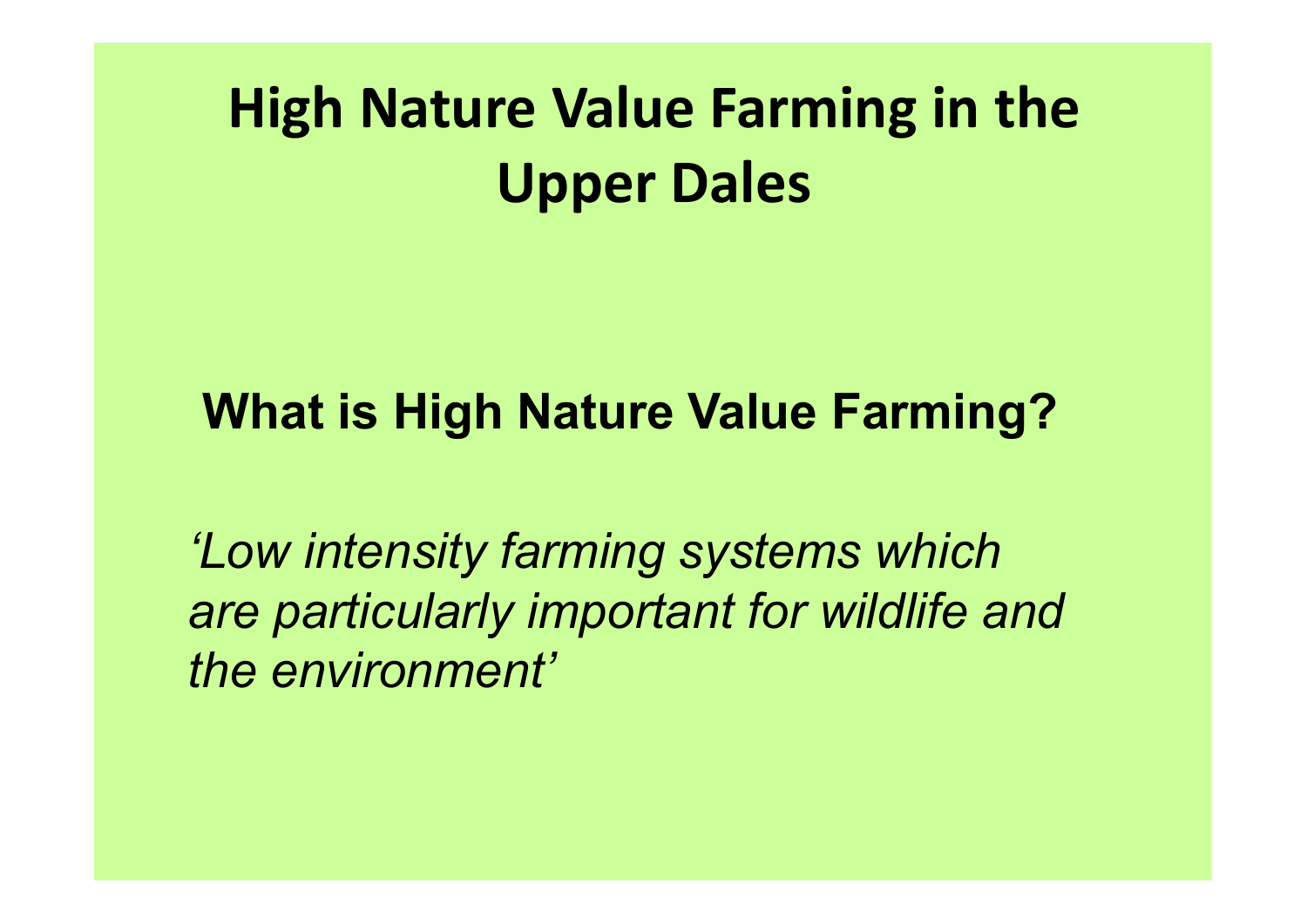#### The study areas

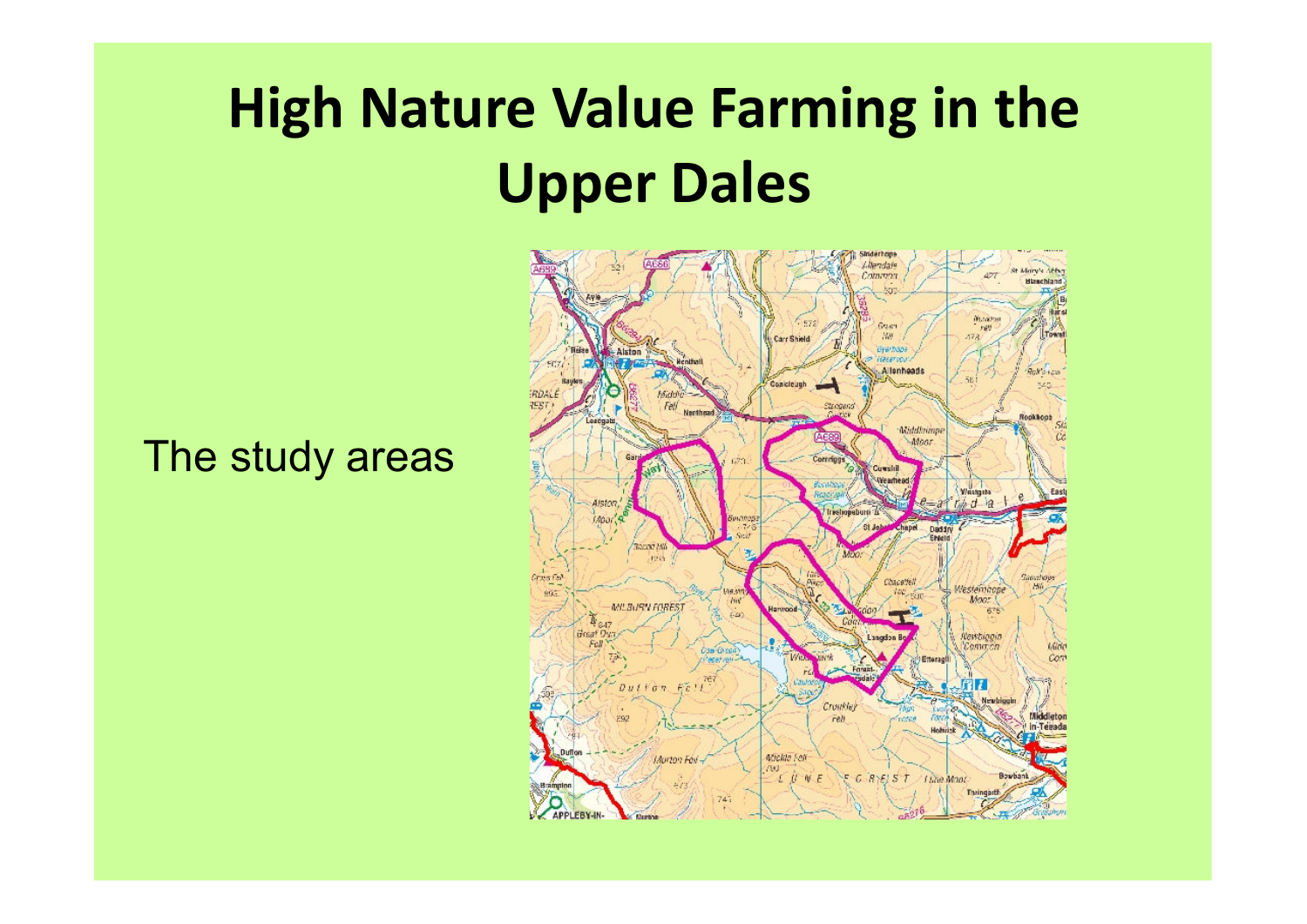Aims of the Study:

•To collate and summarise information and data on three HNV farming areas in the North Pennines AONB

- •To interview a representative sample of farmers within each of the three areas
- •To identify pinch points or barriers where the existing situation is not working well
- •To arrange a farmer seminar to seek views on information gathered and potential recommendations
- •To produce a report to link into the work of the Northern Upland Chain Local Nature Partnership